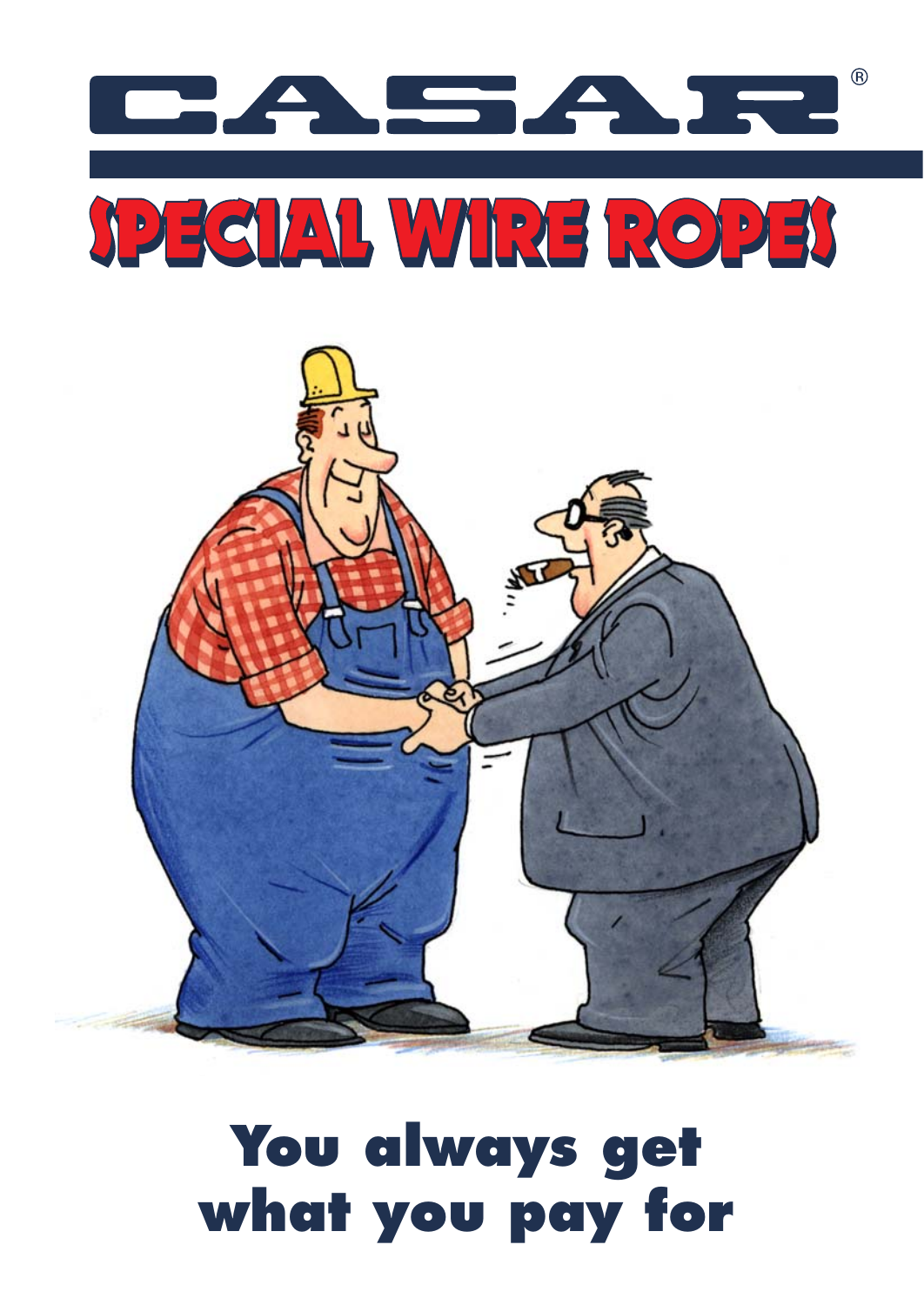This is our friend Chuck.

Chuck is the foreman of the company. His colleagues call him the "expert".

Chuck makes sure that work is done well, punctually and at good value.

His motto: "I only buy the best".





And this is Detlef.

Detlef's only concern is cost. His colleagues call him "scrooge".

Detlef's motto: "I only buy the cheapest".

Detlef is convinced: "Without me the company would have gone bankrupt long ago".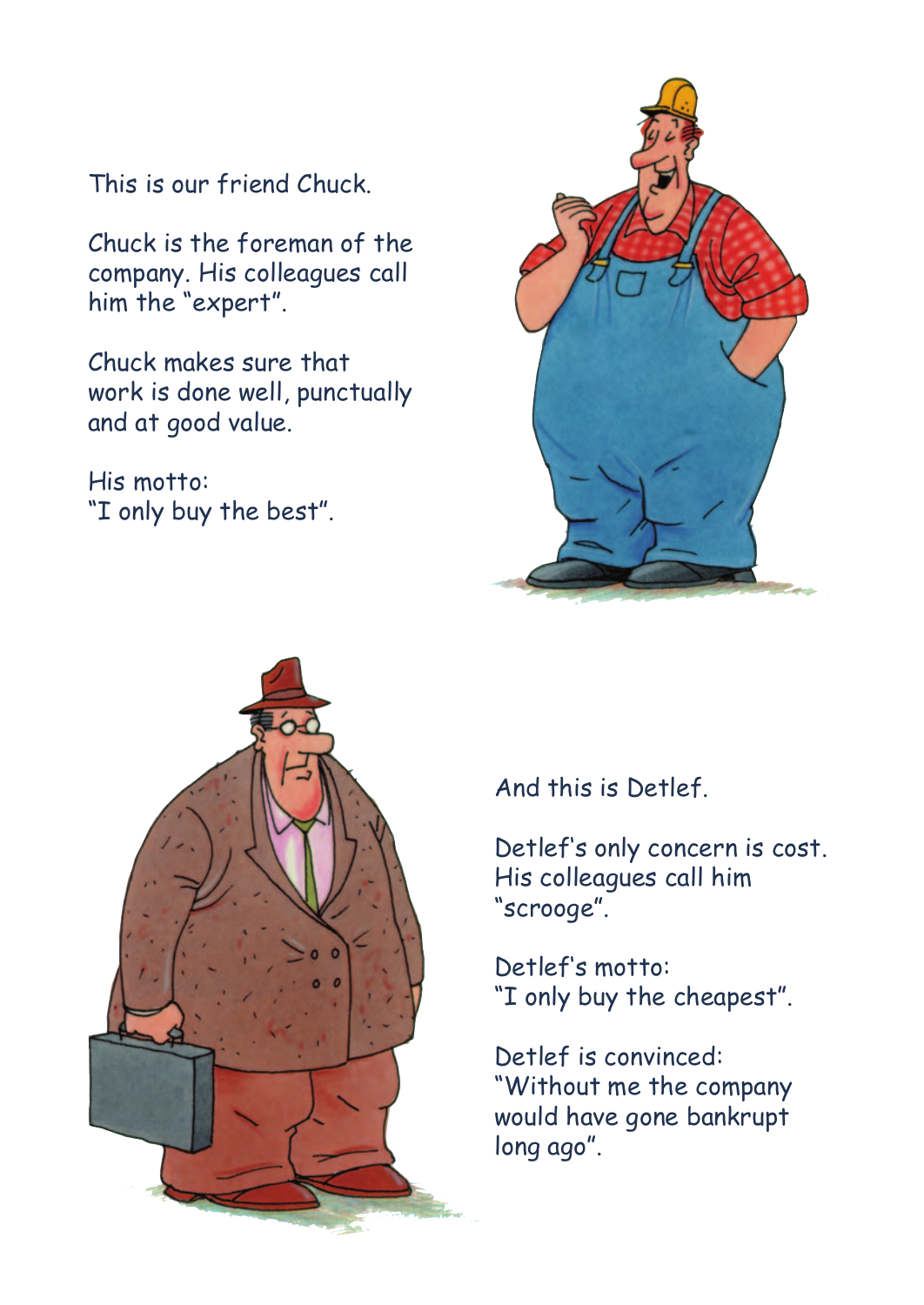

Chuck says: "For a good hoist rope from Casar I pay \$ 1500".



Detlef is convinced: "Chuck is crazy! There are hoist ropes available for only \$ 1000".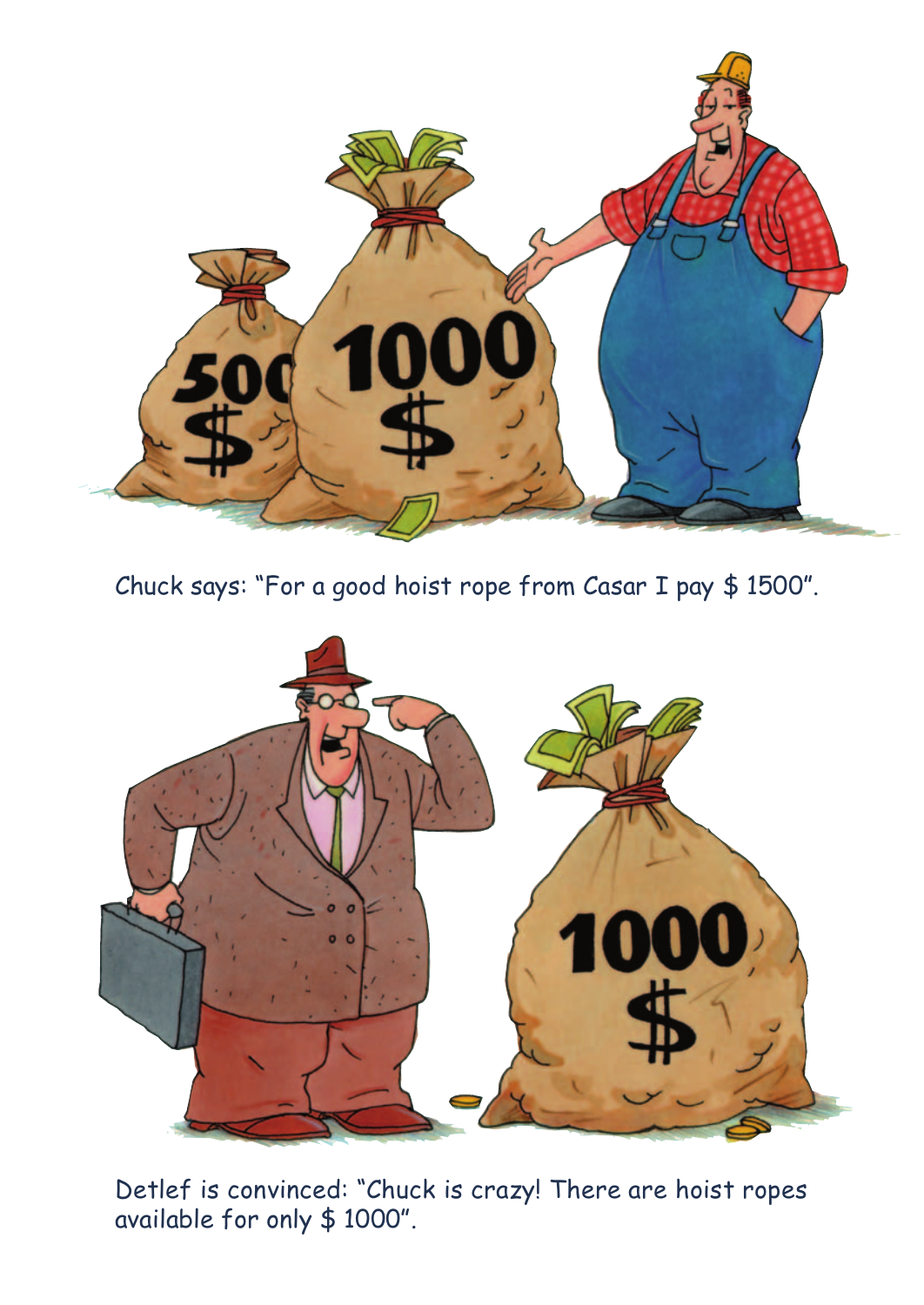

Chuck proves to Detlef: "Service performance of the Casar rope is three times that of



Detlef realizes: "I have to buy three ropes for \$ 1000 each to manage the same work!"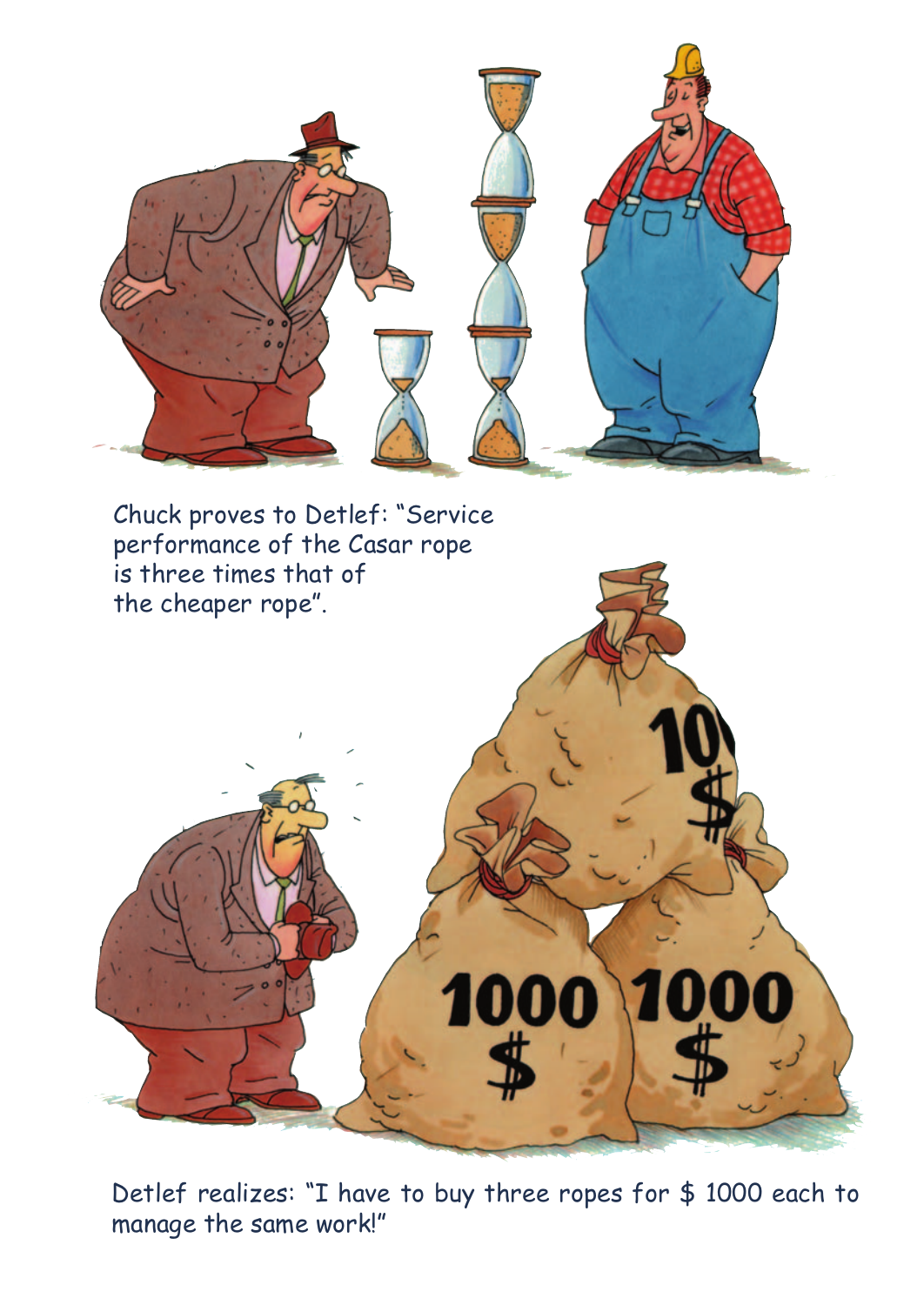

The boss is happy: "With Casar Special Wire Ropes the company saves money".



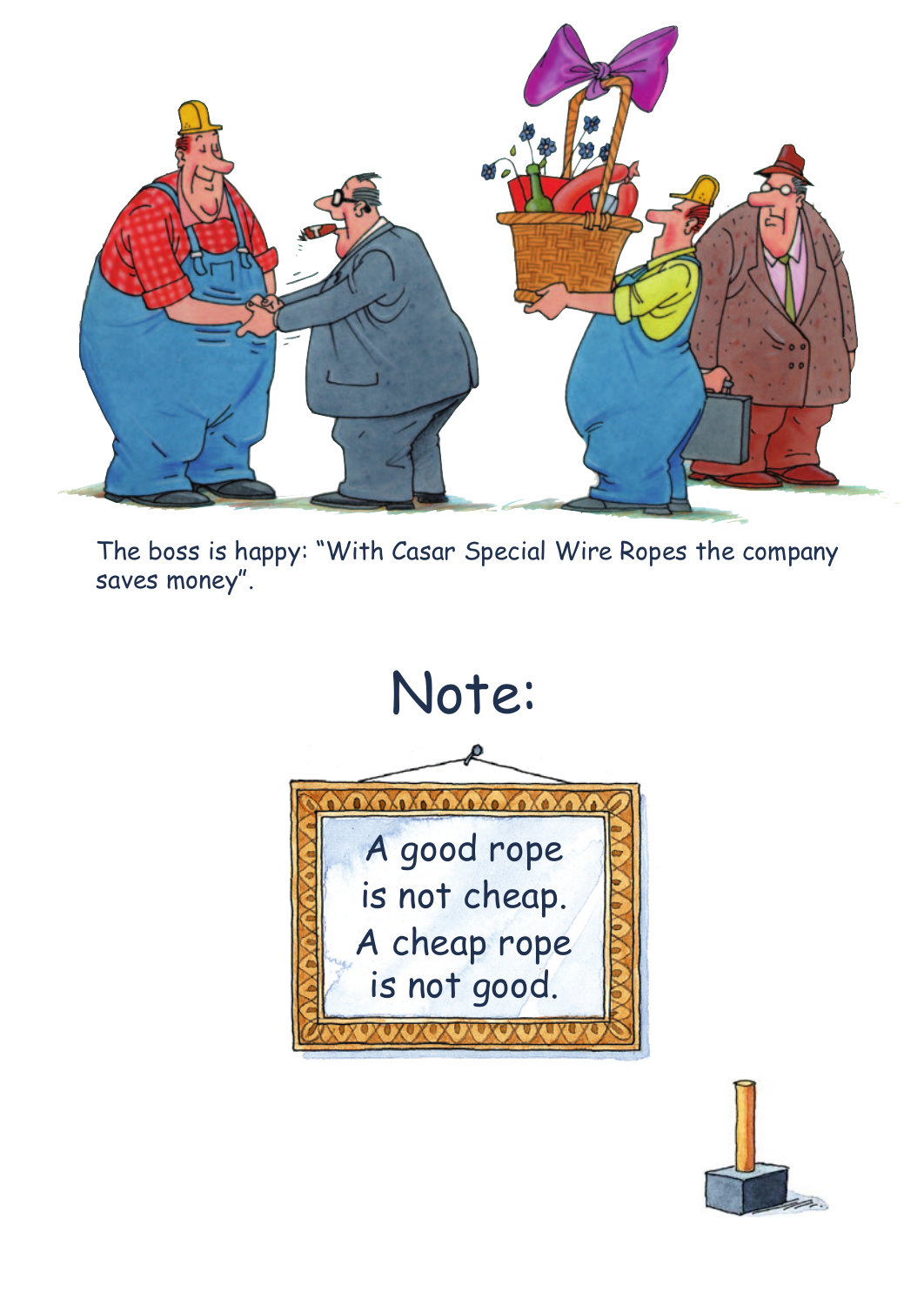### A typical example:

# **Crane Ropes**

# **for steel mills**

The following case history is based on actual experience comparing standard 8 x 36 construction ropes with Casar Stratoplast.

The initial price for Casar Stratoplast was 77% higher

than that of the general

purpose rope

(Fig.1).



## Fig 1: Comparison of rope costs



Adding the costs for installation, which are the same for both ropes, the price difference between the two constructions was

reduced to only 47% (Fig.2).

The tonnage produced with Casar Stratoplast was almost three times higher than that of the general purpose ropes (Fig.3).

# Fig 2: Costs of rope + installation



Fig 3: Comparison of production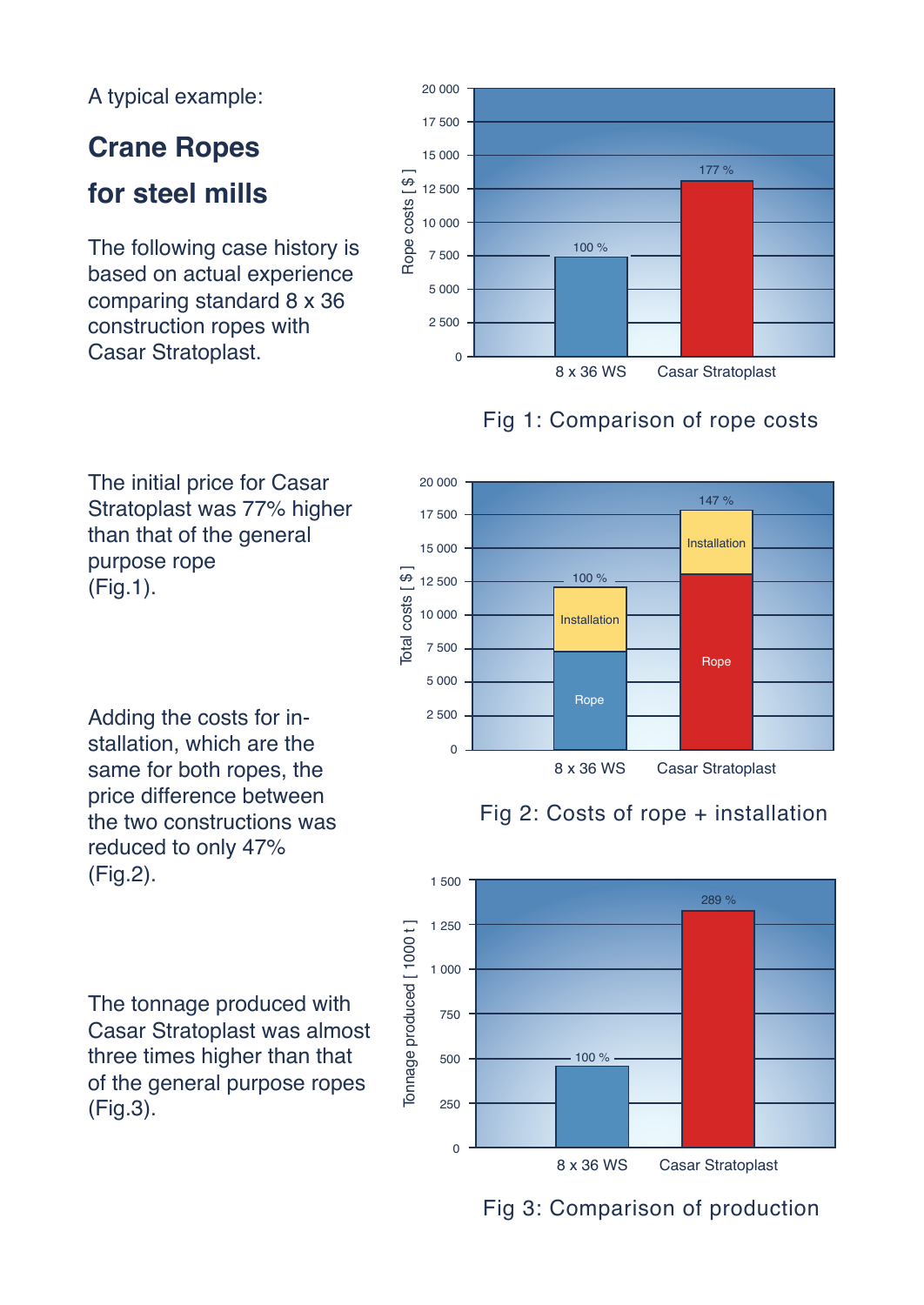The tonnage produced using Casar Stratoplast, divided by the cost of the ropes (including installation costs) was 97% higher than that of the general purpose rope (Fig.4).

The Casar Stratoplast produced almost twice as many tons per \$ than the standard rope.





The cost per ton for buying and installing Casar Stratoplast represents only 48% of the cost per ton when using a general purpose rope (Fig.5).



Fig 5: Costs per ton

In order to produce 1.3 million tons, three sets of general purpose ropes were purchased, installed and discarded. The same amount was produced with a single set of Casar Stratoplast, at only half the cost (Fig.6).

**You always get what you pay for - at Casar you get even a bit more.**



Fig 6: Costs for 1.3 mio. tons